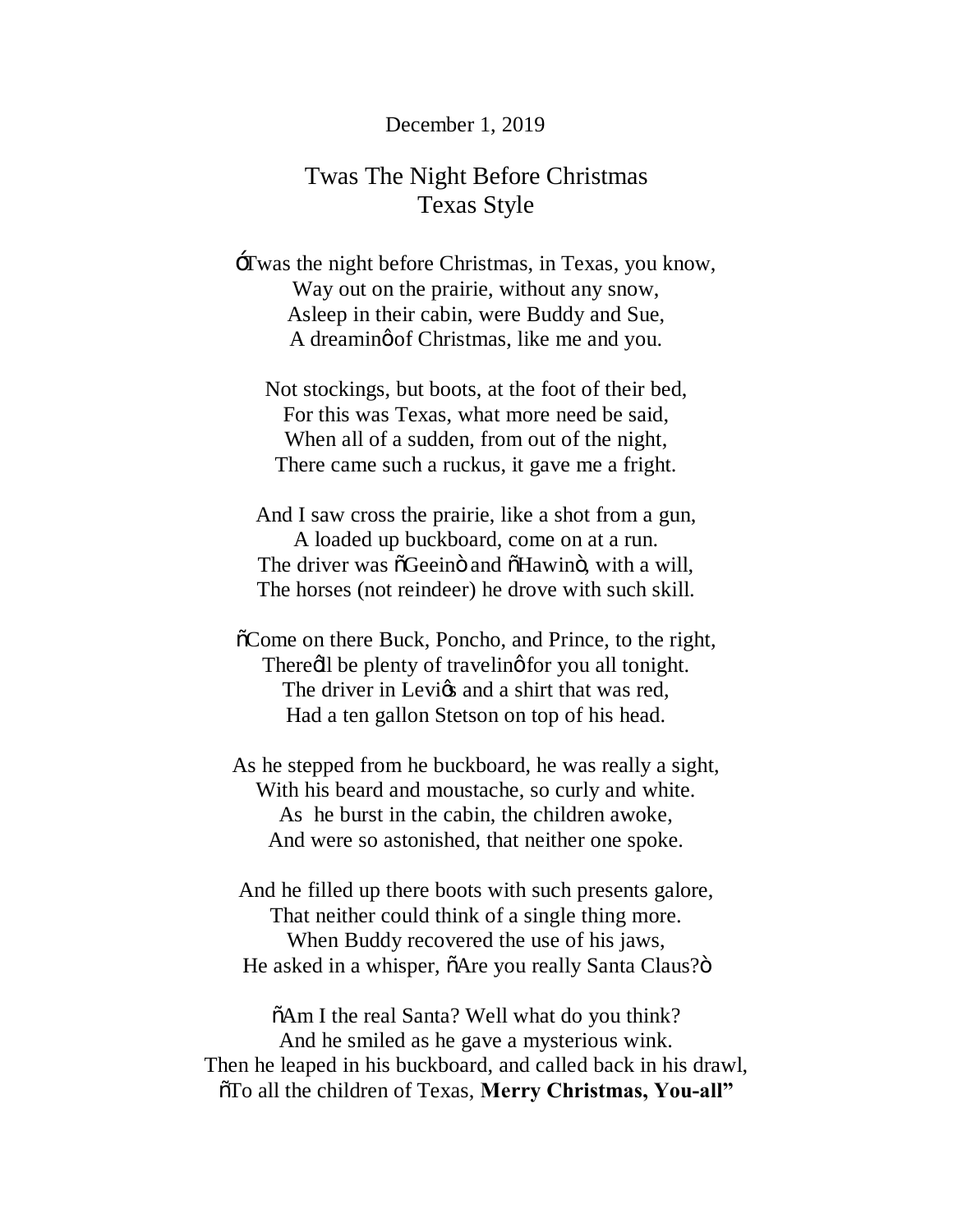# Cavalier Cowboys<br>By: Smackwater

December 1, 2019 Stages

## **STAGE: 1**

**RC/SO:** 10 PISTOL / 10 RIFLE / 4+ SHOTGUN

**STAGING:** Pistols holstered, rifle and shotgun staged on barrel

**PROCEDURE:** Shooter starts in stall 2 with hands on pistol/pistols and when ready says HO HO HO. At the beep with pistols engage pistol targets  $P1$  ó  $P5$  in the following order P1 P5 P2 P4 P3- P3 P2 P4 P1 P5. Next, move to barrel and with rifle engage rifle targets R1  $6$  R5 with same instructions as pistol. Exp.R1 R5 R2 R4 R3 R3 R2 R4 R1 R5. Last, with shotgun engage knockdowns  $S1$   $\acute{o}$  S4 in and order.

# **STAGE: 2**

#### **RC/SO:** 10 RIFLE / 10 PISTOL / 4+SHOTGUN

**STAGING:** Rifle, pistols, and shotgun staged at position 2

**PROCEDURE:** Shooter starts at position 2 in default and when ready says HO HO HO. At the beep with rifle engage rifle targets R5  $6$  R7 with a WVA sweep. exp. R5 R6 R7 R7 R6 R5 R5 R6 R7 R7. Next, with pistols engage plate rack till all are down, extra rounds placed on the dump target D1. Next clean up any targets not knocked down with shotgun. Last, with shotgun engage knockdowns S5  $\dot{\rm o}$  S8 in any order.

**STAGE: 3**

**RC/SO:** 4+ SHOTGUN / 10 RIFLE / 10 PISTOL

**STAGING:** Shotgun staged at position 1, Rifle staged at position 2, pistols holstered.

**PROCEDURE:** Shooter starts at position 1 with hands on window frame and when ready says HO HO HO. At the beep with shotgun engage knockdowns S5 6 S8 in any order. Next, with rifle engage rifle targets  $R4$  6 R7 with a Nevada sweep exp.  $R4$  R5 R6 R7 R6 R5 R4 R5 R6 R7. Last, with pistols engage rifle targets R4  $6$  R7 with same instructions as the rifle.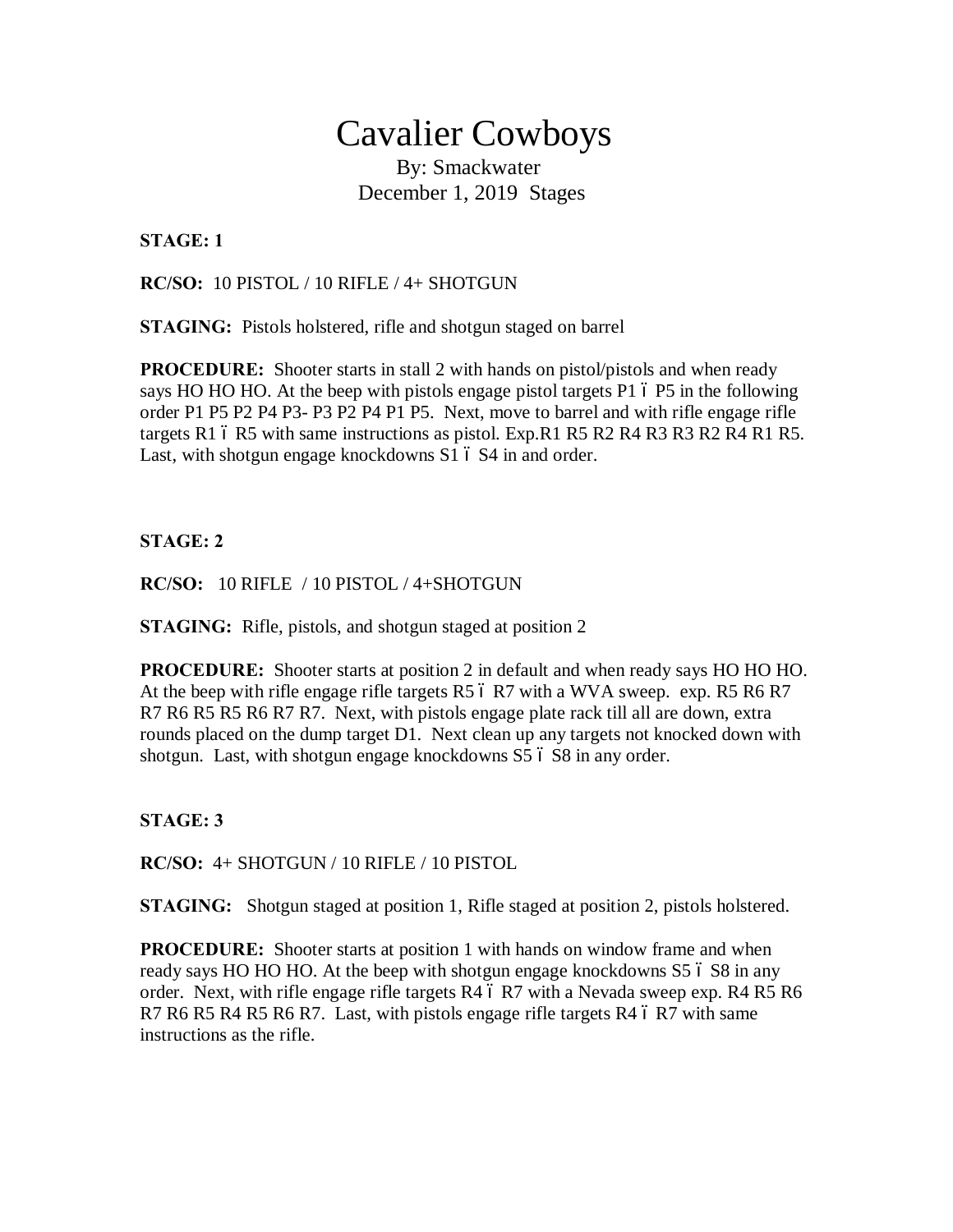## **STAGE: 4**

#### **RC/SO:** 10 RIFLE / 10 PISTOL / 4+ SHOTGUN

**STAGING:** Rifle held at cowboy port arms, pistols holstered, shotgun staged safely.

**PROCEDURE:** Shooter starts standing at barrel with rifle held at cowboy port arms and when ready says HO HO HO. At the beep with rifle engage rifle targets  $R2$  6 R6 with a double tap sweep from either direction. Next, move to stall 2 and with pistols engage pistol targets P1 6 P5 with a double tap sweep from either direction. Last, move back to barrel and with shotgun engage knockdowns S1 6 S4 in the following order LOW HIGH LOW HIGH.

#### **STAGE: 5**

**RC/SO:** 10 PISTOL / 10 RIFLE / 4+ SHOTGUN

**STAGING:** Pistols holstered, rifle staged at position 1, shotgun staged safely

**PROCEDURE:** Shooter starts at position 2 in default and when ready says HO HO HO. At the beep with pistols engage the plate rack till all are down, extra rounds to be placed on the dump target D1. At this time clean up plate rack with shotgun if necessary. Next, move to position 1 and with rifle engage rifle targets R1  $6$  R7 in the following order, R1 R2 R2 R3 R4 R4 R5 R6 R6 R7. Last, move back to position 2 and with shotgun engage knockdowns S5 6 S8 in any order.

**STAGE: 6**

**RC/SO:** 10 PISTOL / 10 RIFLE / 2+ SHOTGUN

**STAGING:** Pistols holstered, rifle and shotgun staged on barrel,

**PROCEDURE:** Shooter starts standing in stall 2 with hands on left & right walls and when ready says  $\ddot{\text{o}}$ MERRY CHRISTMAS, YOU ALL. At the beep with pistols engage pistol targets P1 6 P5 in the following order, P3 P3 P2 P1 P1 P2 P3 P4 P5 P5. Next, move to barrel and with rifle engage rifle targets  $R1$  6  $R7$  with 10 rounds all targets must be engaged at least once, **no double taps**. Last, with shotgun engage any two knockdowns.